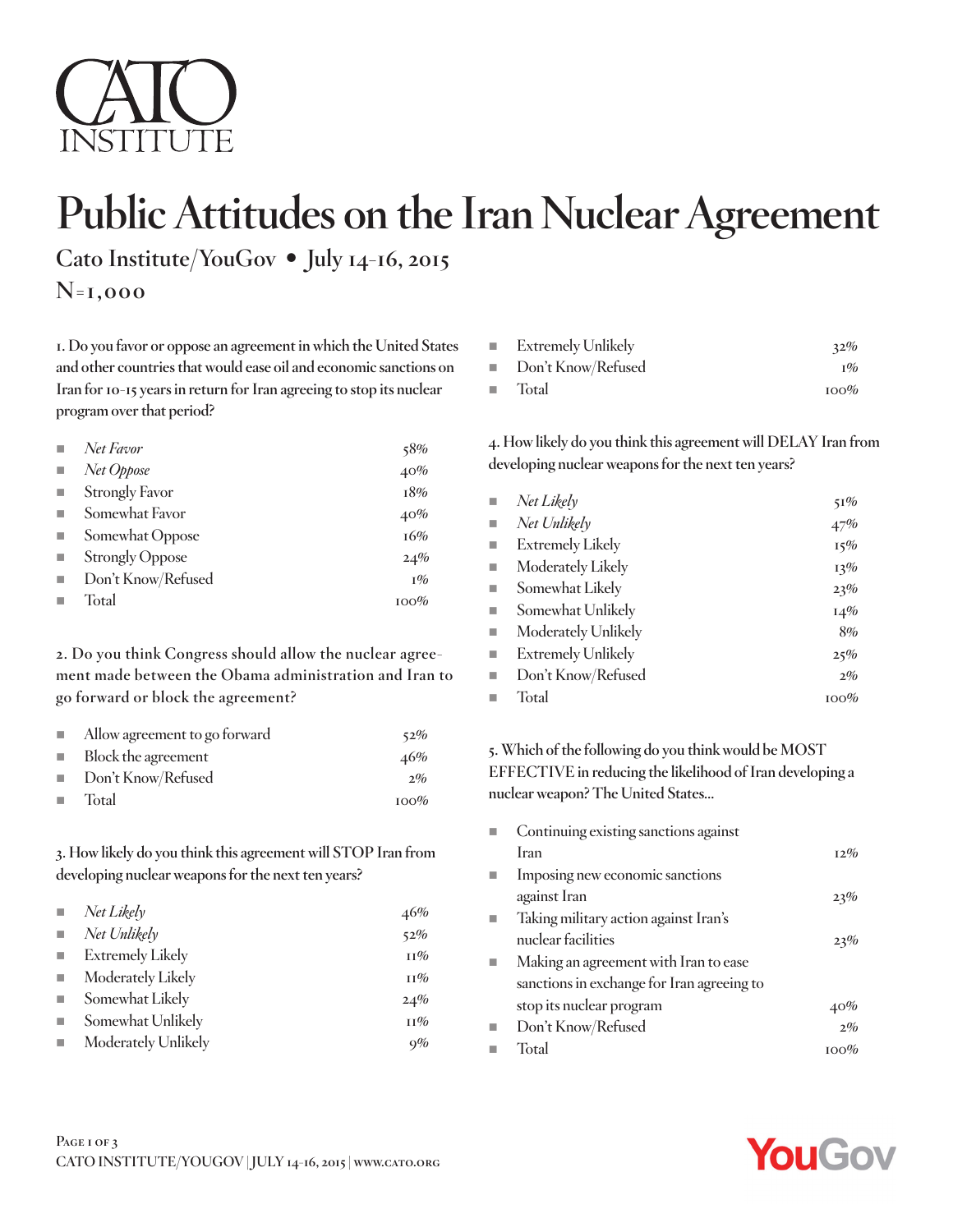**6. If Iran gets the capability to use a nuclear weapon, do you think that's a disaster, a problem that can be managed, or not a problem at all?**

| Disaster             | 63%                                      |
|----------------------|------------------------------------------|
| A problem that can   |                                          |
| be managed           | 32%                                      |
| Not a problem at all | 5%                                       |
| Don't Know/Refused   | $\langle \mathbf{T} \mathbf{\%} \rangle$ |
| Total                | $100\%$                                  |
|                      |                                          |

### **7. Gender**

| $\blacksquare$ Male | 49%     |
|---------------------|---------|
| ■ Female            | $51\%$  |
| ■ Total             | $100\%$ |

#### **8. Age**

|                             | $\blacksquare$ 18-29 | 21%     |
|-----------------------------|----------------------|---------|
| $\mathcal{L}^{\mathcal{L}}$ | $30 - 44$            | 27%     |
| <b>The State</b>            | $45-64$              | 36%     |
| <b>College</b>              | $65+$                | 16%     |
| $\mathcal{L}_{\mathcal{A}}$ | Total                | $100\%$ |

#### **9. Race**

| $\Box$ Caucasian                | 67%     |
|---------------------------------|---------|
| $\blacksquare$ African-American | $12\%$  |
| $\blacksquare$ Hispanic         | $14\%$  |
| $\Box$ Other                    | 7%      |
| Total                           | $100\%$ |

#### **10. Education**

| $\blacksquare$ High School or Less | $41\%$  |
|------------------------------------|---------|
| $\blacksquare$ Some College        | 37%     |
| $\blacksquare$ College Grad        | $14\%$  |
| $\blacksquare$ Post Grad           | $9\%$   |
| $\blacksquare$ Total               | $100\%$ |

## **11. Family Income**

| ш                           | $\leq$ \$30K        | 32%     |
|-----------------------------|---------------------|---------|
| u,                          | $$30,000 - $49,999$ | 21%     |
| a.                          | \$50,000-\$99,000   | 23%     |
| u,                          | \$100,000           | $12\%$  |
| $\mathcal{L}_{\mathcal{A}}$ | Don't Know/Refused  | $12\%$  |
|                             | Total               | $100\%$ |

#### **12. 3-Point Party Identification**

|           | $\blacksquare$ Democrat    | $30\%$  |
|-----------|----------------------------|---------|
|           | $\blacksquare$ Independent | 34%     |
|           | $\blacksquare$ Republican  | 27%     |
|           | $\blacksquare$ Not Sure    | 9%      |
| <b>In</b> | Total                      | $100\%$ |

## **13. Ideology**

| ■ Liberal               | 21%     |
|-------------------------|---------|
| <b>Moderate</b>         | $37\%$  |
| ■ Conservative          | 34%     |
| $\blacksquare$ Not Sure | 8%      |
| $\blacksquare$ Total    | $100\%$ |